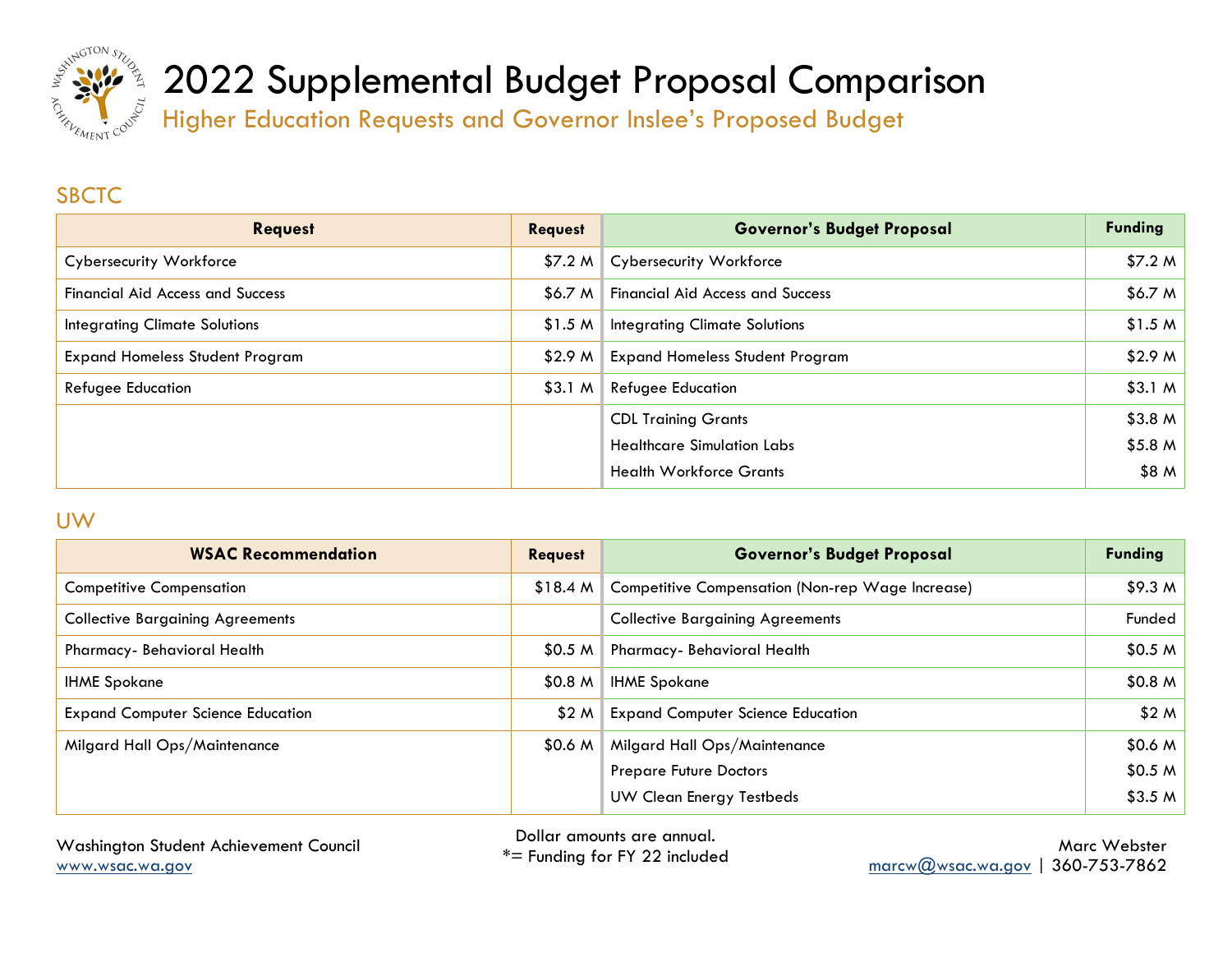

Higher Education Requests and Governor Inslee's Proposed Budget

#### **WSU**

| <b>Request</b>                          | <b>Request</b> | <b>Governor's Budget Proposal</b>       | <b>Funding</b>     |
|-----------------------------------------|----------------|-----------------------------------------|--------------------|
| WSU/WWU-Everett Compensation            | $$1.1 M*$      | Cybersecurity Workforce                 | \$33 K             |
| Pharmacy- Behavioral Health             | \$0.3 M        | Pharmacy- Behavioral Health             | \$0.3 <sub>M</sub> |
| <b>Collective Bargaining Agreements</b> |                | <b>Collective Bargaining Agreements</b> | Funded             |
|                                         |                | <b>Prepare Future Doctors</b>           | \$0.5 <sub>M</sub> |
|                                         |                | <b>Cybersecurity Degree Program</b>     | \$4.4 <sub>M</sub> |

#### EWU

| <b>Reavest</b>                                        | <b>Request</b> | <b>Governor's Budget Proposal</b>                     | <b>Funding</b>   |
|-------------------------------------------------------|----------------|-------------------------------------------------------|------------------|
| Cybersecurity                                         |                | $$2.8 M$ Cybersecurity                                | \$2.8 M          |
| Compensation                                          |                | \$3.1 M   Compensation                                | \$1.4 M          |
| <b>Eagle Care (Regional Diversity Requests)</b>       | \$1.1 M        | <b>Eagle Care (Regional Diversity Requests)</b>       | \$1.1 M          |
| <b>FAFSA Completion (Regional Diversity Requests)</b> | \$0.2 M        | <b>FAFSA Completion (Regional Diversity Requests)</b> | \$0 <sub>2</sub> |

### CWU

| <b>Request</b>                                                  | <b>Request</b>     | <b>Governor's Budget Proposal</b>                                                             | <b>Funding</b>               |
|-----------------------------------------------------------------|--------------------|-----------------------------------------------------------------------------------------------|------------------------------|
| Retention of Underserved Students (Regional Diversity Requests) | \$0.3 M            | Retention of Underserved Students (Regional Diversity Requests)                               | $$0.3 M*$                    |
| <b>Expand Cybersecurity</b>                                     | \$2.3 <sub>M</sub> | <b>Expand Cybersecurity</b>                                                                   | \$2.3 <sub>M</sub>           |
| Diverse Faculty and Students (Regional Diversity Requests)      | $$1.8 M*$          | Diverse Faculty and Students (Regional Diversity Requests)                                    | $$1.8 M*$                    |
| Wildcat Academic Mentoring (Regional Diversity Requests)        | $$0.6\ M^*$        | Wildcat Academic Mentoring (Regional Diversity Requests)                                      | $$0.6 M*$                    |
| Washington Student Achievement Council<br>www.wsac.wa.gov       |                    | Dollar amounts are annual.<br>$*$ Funding for FY 22 included<br>$\text{macro}(Q)$ wsac.wa.gov | Marc Webster<br>360-753-7862 |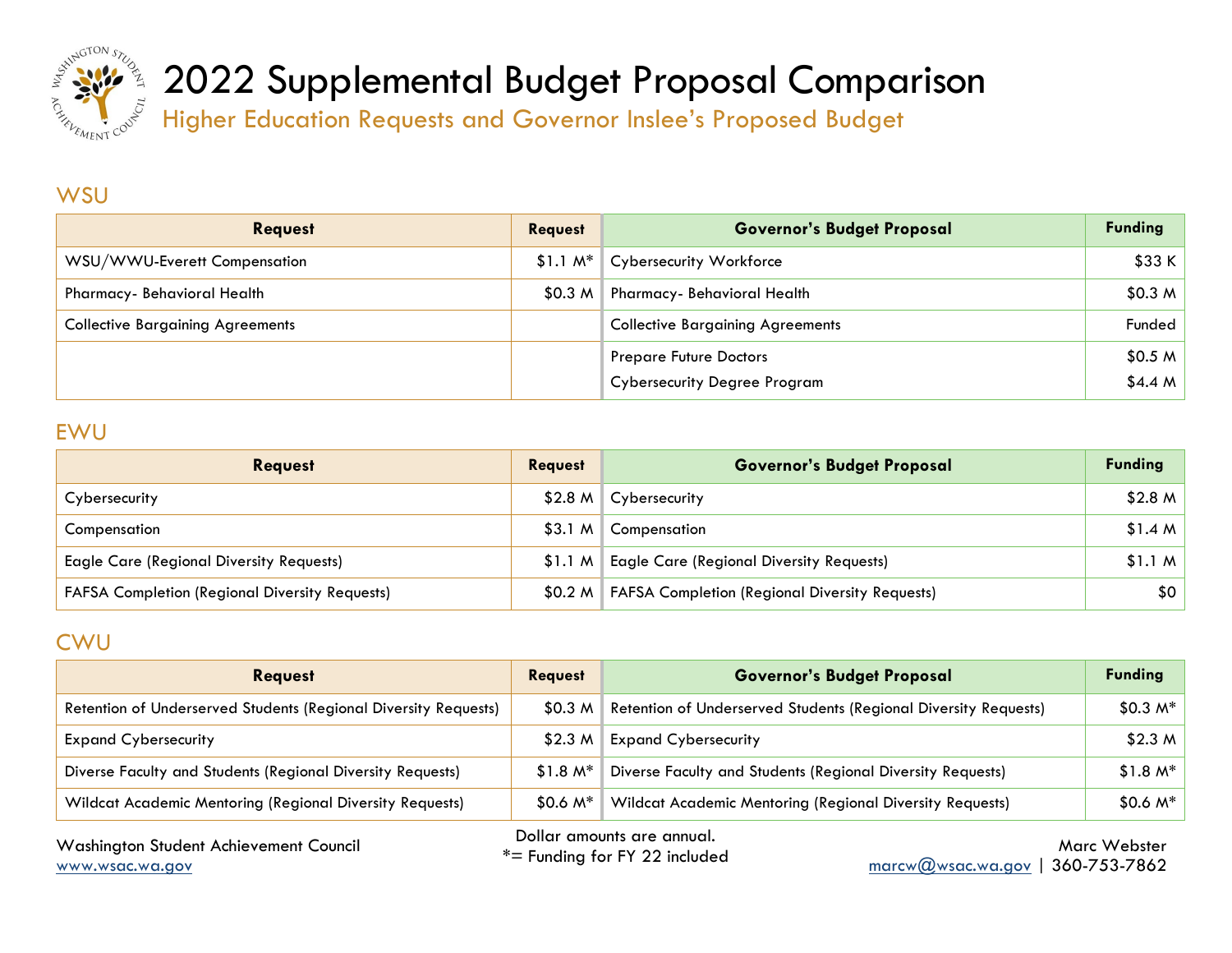

Higher Education Requests and Governor Inslee's Proposed Budget

### **TESC**

| <b>Request</b>                                                    | <b>Request</b>     | <b>Governor's Budget Proposal</b>                          | <b>Funding</b> |
|-------------------------------------------------------------------|--------------------|------------------------------------------------------------|----------------|
| <b>Student Success During Covid (Regional Diversity Requests)</b> | \$0.5 <sub>M</sub> | Student Success During Covid (Regional Diversity Requests) | \$0.5 M        |
| Interdisciplinary Cybersecurity Certificate                       | \$0.5 <sub>M</sub> | Interdisciplinary Cybersecurity Certificate                | \$0.5 M        |
| Compensation: Exempt + Faculty                                    | <b>SIM</b>         | <b>Compensation: Non-Rep</b>                               | \$0.8 M        |
| <b>Compensation: Classified</b>                                   |                    | <b>Compensation: Classified</b>                            | Funded         |
|                                                                   |                    | Certificate Program                                        | \$0.5 M        |
|                                                                   |                    | <b>WSIPP Reentry Study</b>                                 | \$0.2 M        |

#### **WWU**

| <b>Request</b>                                              | <b>Request</b>     | <b>Governor's Budget Proposal</b>                               | <b>Funding</b> |
|-------------------------------------------------------------|--------------------|-----------------------------------------------------------------|----------------|
| Student Retention and Success (Regional Diversity Requests) | \$2.1 <sub>M</sub> | Retention of Underserved Students (Regional Diversity Requests) | \$1.8 M        |
| Nursing Workforce                                           | \$0.9 M            | Nursing Workforce                                               | \$0.9 M        |
| <b>Compensation: Faculty and Staff</b>                      | \$3.5 <sub>M</sub> | Non-rep Wage Increase                                           | \$2M           |
| <b>Tenure-Track Faculty Initiative</b>                      | \$2 M              | <b>Tenure-Track Faculty Initiative</b>                          | \$0            |
|                                                             |                    | Non-Driver Study                                                | \$0.4 M        |
|                                                             |                    | <b>Cybersecurity Training Expansion</b>                         | \$1.2 M        |